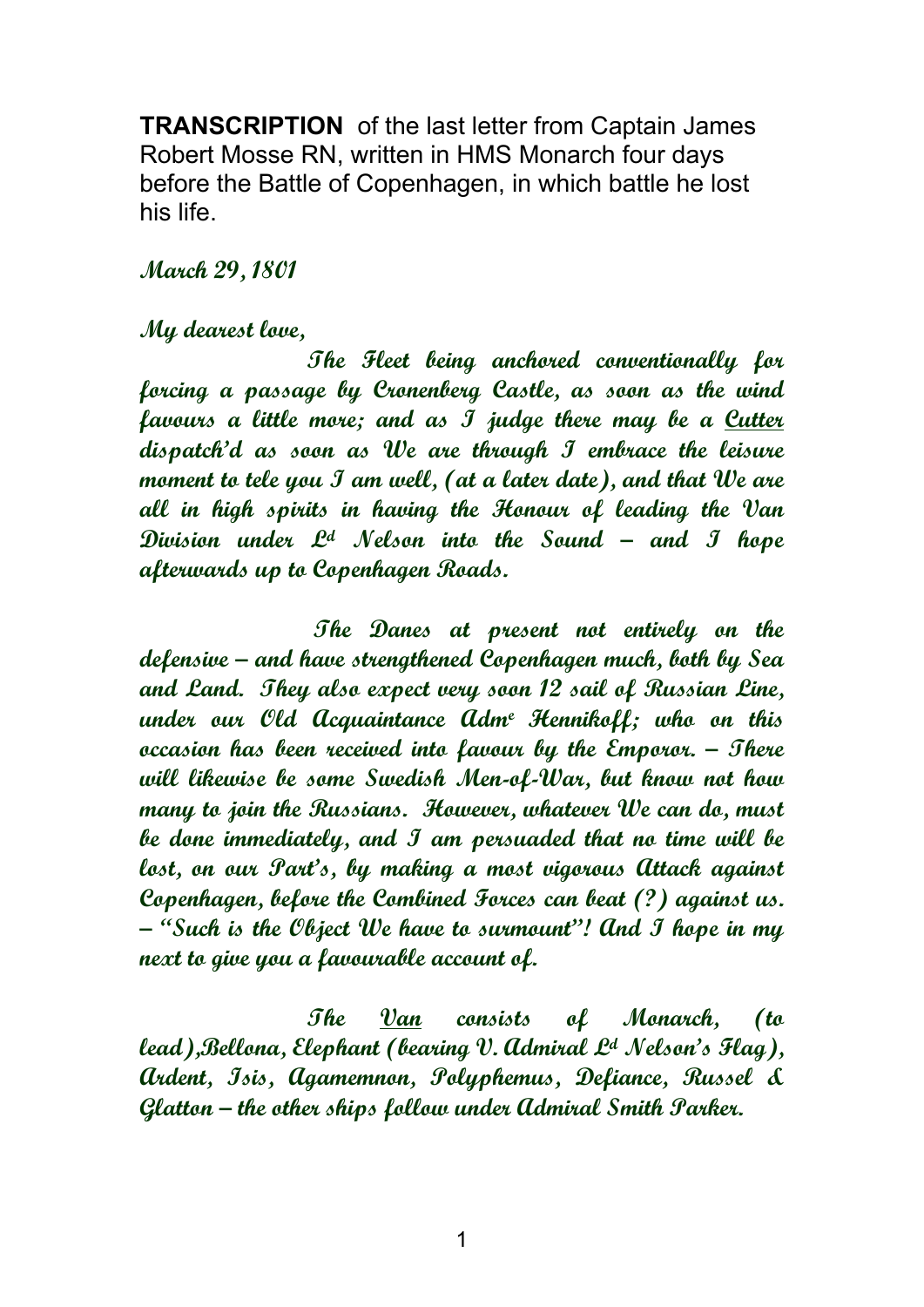**The above is our situation and State, & all I can speak to and state at present. – I have given a letter into the propulsion of my friend, Wallace, should any Accident happen to me, and I hope you will duly receive my laste Letter, by the Kite.** 

**If any Man of War comes out, send me ½ hundd Sugar & 6 or 8 lbs more Tea; which I fear We shall soon turn short in. – Mr Wallace writes to Mr Taylor to get a Quarter of Beef salted down, which Mr Harvey can get as a Charge to the Ship – and you must use your influence with any Captain to bring it out – for as We are to fight hard, We must live Well!** 

**We have Col. Hutchinson with near 100 of the 49th Reg<sup>t</sup> on board which gives Us more mouths to feed – The Colonel is vastly well, & desires his best Compts to You – also to Dr Snipe in which I cordially join likewise to other enquiring friends.** 

**30th March.** 

 **We yesterday entered the Sound, passing the Castle of Bronenberg, without there striking a single ship; an what was still favourable, the Sweeds' did not fire a Shot, but from what cause We know not. ("This circumstance we hope will lead to keep up the natural Aversion they have to each other & may disunite them") – So that the Van division proceeded under Ld Nelson, to the Anchorage near Copenhagen; and Adme Sir Hyde's Anchored about 2 miles below Us.** 

**Ap<sup>l</sup> . 1st**

 **These two Days has been employed reconnoitring the Enemy's force – A council has since been held & the Mode of Attack fixed. – The Enemy are very strong, far beyond expectation, and will, I fear, make the success of our**